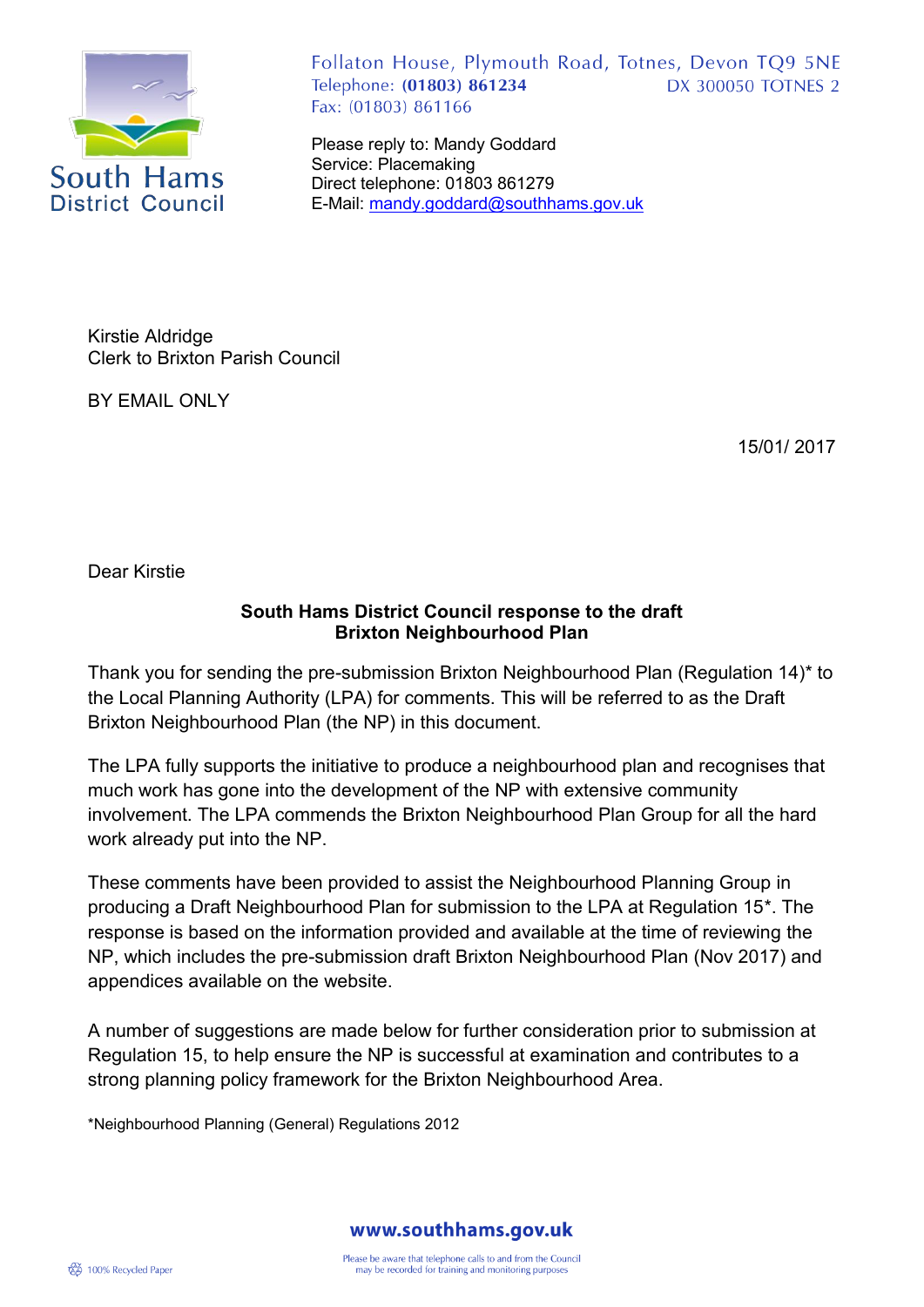Key comments on the overall NP are:

- 1) The NP is on the whole well considered and well drafted and, with some minor amendments, is likely to help meet the stated Vision and Objectives for the Neighbourhood Area.
- 2) **Conformity with the Development Plan and meeting the Basic Conditions.** As your Basic Conditions Statement makes clear, two of the 'basic conditions' neighbourhood plans must meet is to have regard to the National Planning Policy Framework (NPPF) and to be in conformity with the strategic policies of the Local Development Plan that is extant at the time of the examination of the NP. For South Hams, this is currently the 2006 Core Strategy except where this is out of date and the NPPF takes precedence. However, it is likely that emerging policy will be adopted by the time of the NP examination: The Plymouth and South West Devon Joint Local Plan (JLP) is currently being examined and is expected to be adopted in 2018. These comments therefore assume that the JLP is the relevant Local Development Plan for the Brixton NP. If this is the case, all references to the Core Strategy should be removed from the NP and from the Basic Conditions Statement. A list of strategic Development Plan policies is included as an appendix to this letter.
- 3) **Overall development strategy:** It is recognised that the parish of Brixton has seen major recent and ongoing development, and also that there limitations on development within the neighbourhood area due to the location on the edge of the AONB. However, the NPPF does strongly encourage local planning policy to have a positive attitude towards development wherever possible. In addition, JLP policy TTV30 identifies Brixton as a 'sustainable village' where development for 10 dwellings might be delivered through a neighbourhood plan over the JLP plan period, notwithstanding any development that has already taken place or that has already been granted permission.
- 4) **Affordable Housing**. It is not made clear within the NP what the assessed level of affordable housing is within the Neighbourhood Area, nor how this need or likely further need arising within the NP period is likely to be met. As such, the NP has not demonstrated how it will assist in meeting local needs and the requirements of Section 6 of the NPPF: Delivering a wide choice of high quality homes
- 5) For the above reasons, the LPA is concerned that the NP as currently drafted does not adequately demonstrate how it has had regard to the NPPF and is in conformity with the strategic elements of the Development Plan. The LPA would prefer to see a) more positive wording within the policies and supporting text of the NP to demonstrate that it is not anti-development, b) the allocation of one or more development sites to deliver in the region of 10 dwellings that would meet local and affordable housing need. This may be appropriately delivered through a Community Land Trust or other community-led housing, which is an opportunity for the local community to control development coming forward and to ensure that local needs are met.
- 6) The LPA has some other concerns about the NP's conformity with the strategic policies of the JLP and with the NPPF, particularly in regard to the Development policies. These concerns are picked up in the detailed comments below.
- 7) **The Evidence Base.** The appendices to the NP provide clearly presented evidence, although a) evidence for the proposed Local Green Space designations could usefully be expanded to provide a clearer demonstration that each one meets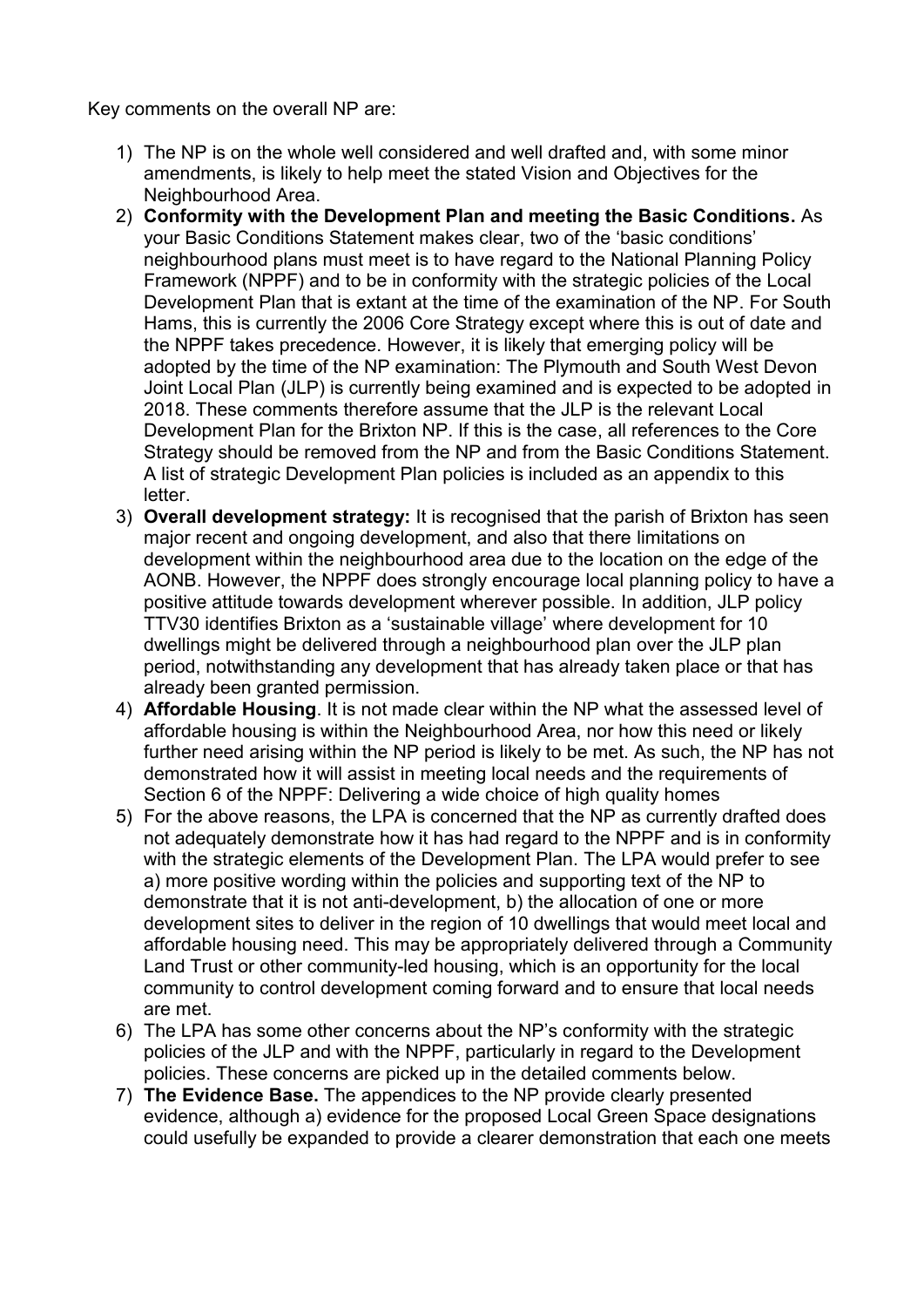the criteria set out in NPPF 77, and b) we were not able to access the Housing Needs Assessment from the link given in the appendices.

- 8) **SEA and HRA.** Strategic Environmental Assessment (SEA) and Habitats Regulations Assessment (HRA): When the NP is submitted to the LPA at Regulation 15, it will need to be accompanied by either a screening report saying that SEA is not considered necessary, or a full SEA report. HRA screening will also be necessary in order to demonstrate compliance with European laws. Please request an SEA/HRA screening report from us by emailing SW-Neighbourhood Planning [NeighbourhoodPlan@swdevon.gov.uk.](mailto:NeighbourhoodPlan@swdevon.gov.uk) The target for completing screening reports is 10 weeks, including consultation with statutory consultees. Should SEA be considered necessary, this can be undertaken at no cost to the NP group via the DCLG support package available at [https://mycommunity.org.uk/take](https://mycommunity.org.uk/take-action/neighbourhood-planning/support-grants/)[action/neighbourhood-planning/support-grants/](https://mycommunity.org.uk/take-action/neighbourhood-planning/support-grants/)
- 9) **Other.** There is some repetition of JLP policy, which is understandable given that the NP has been progressed to a similar timescale as the JLP. However, this may cause confusion where NP policies differ in interpretation from JLP policy, and is unnecessary unless JLP policy does not adequately address local circumstances. In such cases, it will be appropriate for the NP policy to add emphasis or detail. Where this is the case it should be made clear in supporting text. Individual instances of where this occurs are picked up in the detailed comments below.

### **Comments on specific parts of the Neighbourhood Plan**

*Where a particular policy is not commented on, please assume that the LPA supports it*

| Section, policy or text                                                                                                                                                                                                                                                                                                                                                                                      | <b>Comment</b>                                                                                                                                                             |
|--------------------------------------------------------------------------------------------------------------------------------------------------------------------------------------------------------------------------------------------------------------------------------------------------------------------------------------------------------------------------------------------------------------|----------------------------------------------------------------------------------------------------------------------------------------------------------------------------|
| Map, $p.2$                                                                                                                                                                                                                                                                                                                                                                                                   | For clarity, we would prefer to see this<br>map renamed 'Neighbourhood Plan<br>Area', which should be shaded to clearly<br>show the exclusion of the Sherford area.        |
| <b>Environment section</b>                                                                                                                                                                                                                                                                                                                                                                                   | A map showing the location of the<br>Neighbourhood Area in relation to the<br>AONB would be useful in this section.                                                        |
| Env2. The land identified on Environment Policy Env<br>Map 2: Policy Area Env2 will be protected from<br>development to maintain the important public open<br>views across the South Devon AONB that define the<br>setting and character of Brixton village and its eastern<br>and western approaches.                                                                                                       | Are there any circumstances in which<br>some types of development in this area<br>would be acceptable? A blanket ban on<br>any development at all may not be<br>realistic. |
| Env3. (a) Priority Habitat throughout the parish,<br>including deciduous woodland, wood pasture/parkland,<br>ancient woodland and wildlife corridors as shown on<br>Environment Habitat Policy Map, will be protected and<br>enhanced. (b) Important woodlands are to be<br>conserved and enhanced for their contribution to the<br>character and bio-diversity of the parish. See Appendix<br>9: Env Map 4. | Does this add significantly to the<br>environment policies in the JLP,<br>especially DEV28 and DEV30?                                                                      |
| Env4. A green corridor will be maintained for visual and<br>ecological significance to protect against the further<br>urban expansion east of Plymouth along the A379, and                                                                                                                                                                                                                                   | What exactly is intended here? Is no<br>development to be permitted in this area<br>at all, or might certain types of                                                      |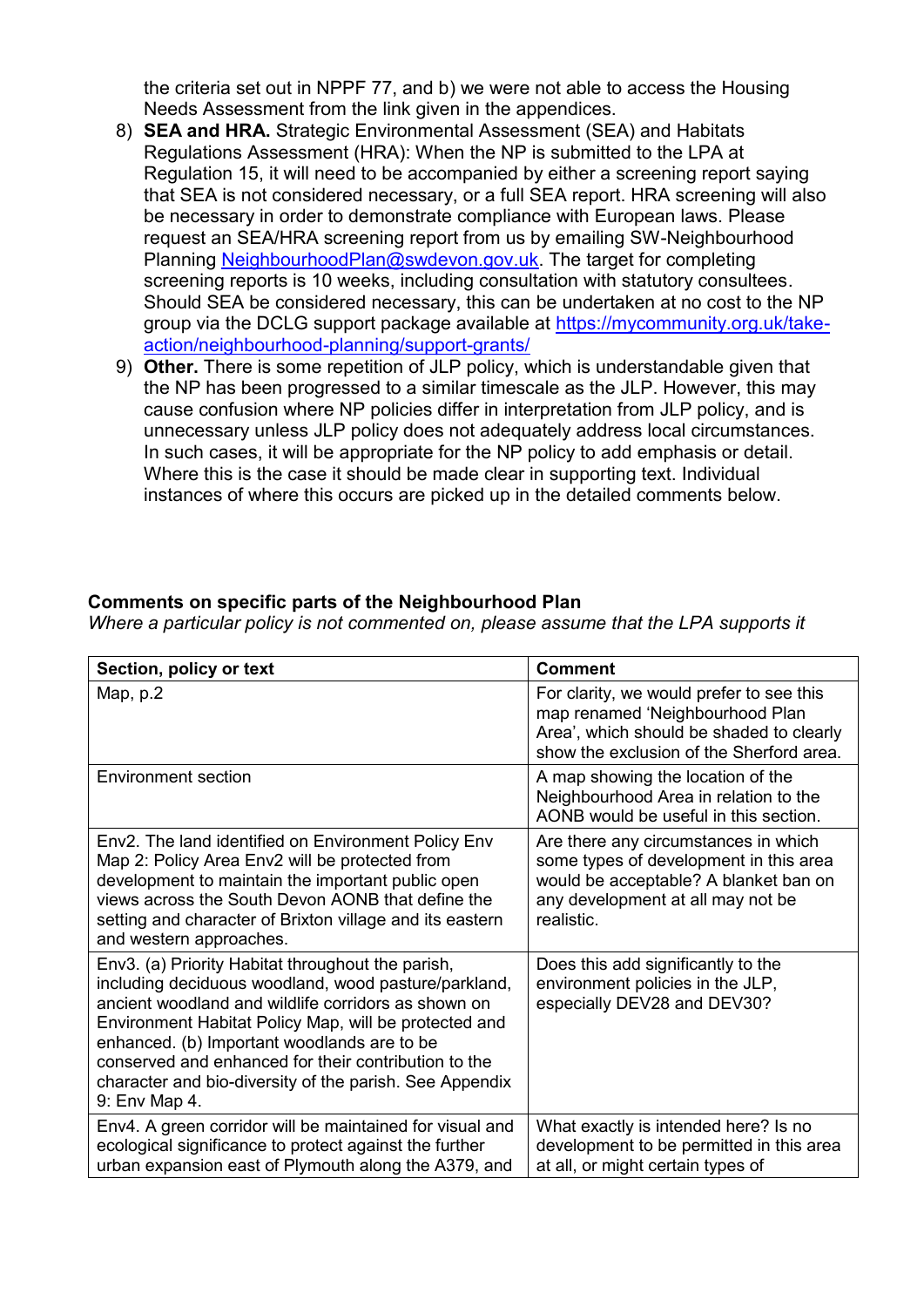| to safeguard the individual identities of Chittleburn,<br>Combe, and Brixton village, as defined on Env Map 2:<br>Policy Area Env4.                                                                                                                                                                                                                                                                                                                                                                                                                                                                                                                                                                                                                                                                                     | development or design be considered<br>appropriate?                                                                                                                                                                                                                                                                                                                                                                                                       |
|-------------------------------------------------------------------------------------------------------------------------------------------------------------------------------------------------------------------------------------------------------------------------------------------------------------------------------------------------------------------------------------------------------------------------------------------------------------------------------------------------------------------------------------------------------------------------------------------------------------------------------------------------------------------------------------------------------------------------------------------------------------------------------------------------------------------------|-----------------------------------------------------------------------------------------------------------------------------------------------------------------------------------------------------------------------------------------------------------------------------------------------------------------------------------------------------------------------------------------------------------------------------------------------------------|
| Env5. (a) Local Green Spaces will be protected and<br>enhanced. Only development directly associated with<br>and necessary to improve the green spaces will be<br>permitted within them (Environment Policy Map Env<br>Map 2 and Appendix 7). (b) Measures to improve the<br>appearance of the A379 route through Brixton,<br>particularly through measures such as tree planting and<br>green landscaping, will be supported. See Env Map 2.                                                                                                                                                                                                                                                                                                                                                                           | Suggest wording is included which<br>clearly designates the LGS e.g. 'The<br>following green spaces as identified on<br>Env Map 2, are designated as Local<br>Green Spaces' Then list all proposed<br>LGS by name and map ref.                                                                                                                                                                                                                            |
| Env6. The area identified as the Brixton Strategic<br>Green Space (Env Map 2) shall be safeguarded during<br>the Plan period (2014-2034) except in the event that a<br>future Housing Needs Survey identifies the need for<br>essential, affordable local housing for Brixton<br>community. In which case small numbers of well<br>designed, sensitively located housing might be<br>considered; in any event not before 2023 when the first<br>review of this Plan is due. This review will also consider<br>the development progress of Sherford and any impact<br>on the Brixton Strategic Green Space. No development<br>will be permitted that adds substantially to the<br>cumulative impact of development in the village that will<br>adversely impact on the social wellbeing and character<br>of the village. | Suggest this policy is reworded in a more<br>positive way, e.g. 'Within the area<br>identified as the Brixton Strategic Green<br>Space (Env Map 2), proposals for small<br>scale housing development will be<br>supported where a) they can be<br>demonstrated to meet an essential local<br>need b) they are sensitively located etc<br>Consideration should be given to how<br>this policy relates to the policies in the<br>development section below. |
| Env7. Designated historic and heritage assets and their<br>settings, both above and below ground, shall be<br>conserved and enhanced. Development proposals are<br>required not to harm but to conserve, restore and<br>enhance designated and non-designated historic and<br>heritage assets and their settings.                                                                                                                                                                                                                                                                                                                                                                                                                                                                                                       | The identification of local non-designated<br>heritage assets is welcomed and adds<br>detail to JLP Policy DEV2. The first<br>paragraph of this policy is not considered<br>necessary as designated assets are<br>already well protected in policy.                                                                                                                                                                                                       |
| Env8. Private or community renewable energy<br>generation schemes will be supported provided they<br>are designed to minimize harm to local heritage,<br>biodiversity, landscape, views and skylines, through<br>noise or other nuisance and be in keeping with its<br>setting and surroundings.                                                                                                                                                                                                                                                                                                                                                                                                                                                                                                                        | Is any type of renewable energy<br>generation of any size acceptable? Some<br>clarification is needed.                                                                                                                                                                                                                                                                                                                                                    |
| Cof1. The following local facilities are designated as<br>Assets of Community Value*: The Post Office / village<br>shop The Foxhound pub The Scout hut St Mary's<br>School Assets of Community Value shall be protected<br>and retained. Development that would result in the loss<br>of or harm to any such asset will not be permitted<br>unless there is equivalent or improved alternative<br>provision in the parish.                                                                                                                                                                                                                                                                                                                                                                                              | Have these facilities been formally listed<br>as Assets of Community Value? See<br>https://www.southhams.gov.uk/article/38<br>51/Assets-of-Community-Value<br>Suggest adding to this policy words to<br>the effect 'unless it can be demonstrated<br>that the facility is no longer needed'.<br>Permitted development rights should be<br>referred to in respect of the shop.                                                                             |
| Cof2. New development will be required to contribute<br>towards the provision or improvement of community<br>facilities in Brixton in accordance with adopted<br>standards and local priorities which could include but is<br>not restricted to: • a parish hall, • off-street car parking<br>and/or car park, • a visitor car park in Brixton Village •<br>play spaces, • allotments, • Network improvements to                                                                                                                                                                                                                                                                                                                                                                                                        | CIL regs should be referred to: planning<br>obligations must be necessary to make<br>the development acceptable in planning<br>terms, directly related to the<br>development, and fairly and reasonably<br>related in scale and kind. See                                                                                                                                                                                                                 |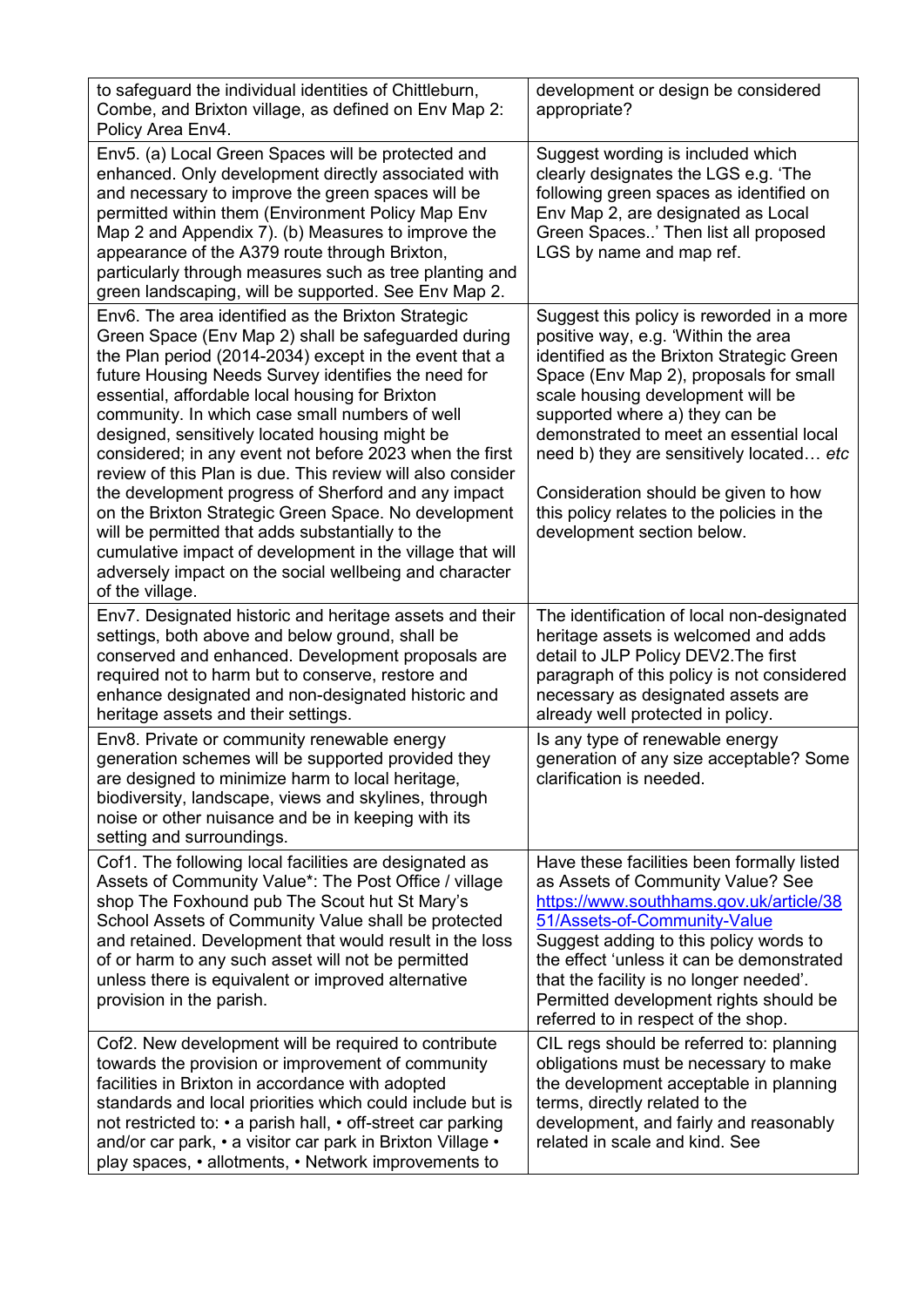| footpaths, bridleways and cycle paths, • measures to<br>mitigate traffic flow and speed through the village, •<br>improvements to and "greening" of the A379 corridor, •<br>public river access                                                                                                                                                                                                                                                                                                                                                                        | http://www.legislation.gov.uk/ukdsi/2010/<br>9780111492390/part/11                                                                                                                                                                                                                                                                                                                                                                                                                                                                                 |
|------------------------------------------------------------------------------------------------------------------------------------------------------------------------------------------------------------------------------------------------------------------------------------------------------------------------------------------------------------------------------------------------------------------------------------------------------------------------------------------------------------------------------------------------------------------------|----------------------------------------------------------------------------------------------------------------------------------------------------------------------------------------------------------------------------------------------------------------------------------------------------------------------------------------------------------------------------------------------------------------------------------------------------------------------------------------------------------------------------------------------------|
| Cof3. Developments of more than 5 homes shall<br>incorporate adequate public landscaped space and<br>provision for safe children's play within the<br>development.                                                                                                                                                                                                                                                                                                                                                                                                     | What is considered 'adequate' in this<br>context? It would be useful to refer to<br>JLP evidence<br>https://www.plymouth.gov.uk/jointlocalpla<br>nevidencebase and Fields in Trust<br>guidelines http://www.fieldsintrust.org/                                                                                                                                                                                                                                                                                                                     |
| Sar1. Public open space, private outdoor sports<br>grounds, school playing fields and allotments shall be<br>protected and retained in that use. Only development<br>directly associated with and necessary for their<br>improvement will be permitted unless: (a). an<br>alternative and improved provision is provided that<br>retains its original functional requirements for existing<br>and future users; and (b). the proposal would not result<br>in the loss of an area important for its amenity or<br>contribution to the character of the area in general. | What does this policy add to JLP DEV3?<br>As currently worded, the grammar of part<br>b) of the policy is confusing: 'Only<br>developmentwill be permitted unless<br>(b) the proposal would not result in the<br>loss of'<br>It is not entirely clear what is intended<br>here.                                                                                                                                                                                                                                                                    |
| Dev Map 1                                                                                                                                                                                                                                                                                                                                                                                                                                                                                                                                                              | This is a useful map to help set the<br>context for the NP                                                                                                                                                                                                                                                                                                                                                                                                                                                                                         |
| Policy Tpt2                                                                                                                                                                                                                                                                                                                                                                                                                                                                                                                                                            | This is not really a policy and should be<br>moved to supporting text.                                                                                                                                                                                                                                                                                                                                                                                                                                                                             |
| <b>Employment policies</b>                                                                                                                                                                                                                                                                                                                                                                                                                                                                                                                                             | The employment policies are welcomed<br>as adding appropriate local detail to JLP<br>policy. However, clearer identification of<br>the relevant sites on one single map is<br>recommended.<br>Have site assessments been carried out<br>to assess the impact of development on<br>these sites – particularly the 'site of<br>approximately 2.5 Ha in the vicinity of<br>Dodovens Farm/Chittleburn Business<br>Park'? No such assessments have been<br>seen by the LPA, and are recommended<br>in order to demonstrate deliverability of<br>the NP. |
| Policy Dev1 Development shall not harm but maintain<br>and enhance the South Devon AONB and its setting,<br>paying full regard to national and local strategic policies<br>for the AONB and to the South Devon AONB Planning<br>Guidance.                                                                                                                                                                                                                                                                                                                              | This policy repeats the requirements of<br>Policy Env1 and as such is not<br>considered necessary.                                                                                                                                                                                                                                                                                                                                                                                                                                                 |
| Policy Dev2 Location, scale and character of<br>development.<br>(a) Within the settlement boundary the scale, density<br>and character of development shall be in keeping with<br>its site and surroundings and shall cause no adverse<br>impacts on natural or historic assets, important views,<br>outlooks or skylines, local amenity, traffic, parking or<br>safety                                                                                                                                                                                                | The provisions of this part of the policy<br>are already well provided for in existing<br>planning policy. As such, this part of the<br>policy is not considered necessary.                                                                                                                                                                                                                                                                                                                                                                        |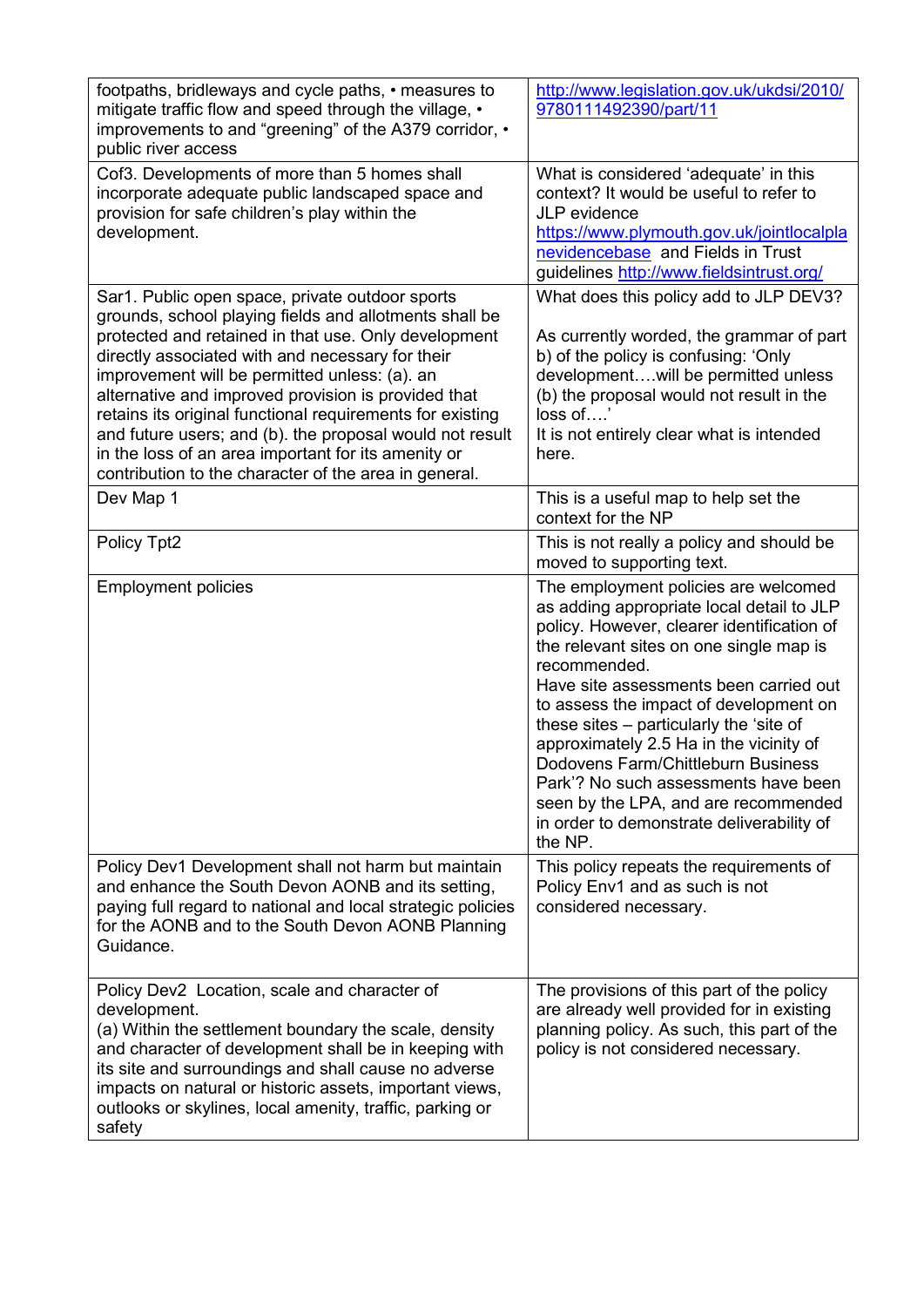| Policy Dev2<br>(b) Elsewhere in the parish development will be strictly<br>controlled and only permitted where it is small scale (1 -<br>2 dwellings) and can be delivered sustainably and not<br>in conflict with any other policy.                                                                                                                                                                                                                                                                                                                                                            | This part of the policy is contrary to JLP<br>TTV31, which supports housing and<br>employment development for local needs<br>only adjacent or very close to existing<br>settlements. Isolated development<br>elsewhere is only supported in very<br>specific circumstances, such as to meet<br>the needs of a rural worker. As currently<br>worded, the NP policy is more permissive<br>than JLP TTV31. Unless this is the<br>intention, we suggest removing this part<br>of the policy. |
|-------------------------------------------------------------------------------------------------------------------------------------------------------------------------------------------------------------------------------------------------------------------------------------------------------------------------------------------------------------------------------------------------------------------------------------------------------------------------------------------------------------------------------------------------------------------------------------------------|------------------------------------------------------------------------------------------------------------------------------------------------------------------------------------------------------------------------------------------------------------------------------------------------------------------------------------------------------------------------------------------------------------------------------------------------------------------------------------------|
| Policy Dev2<br>(c) In the event that a future Housing Needs Survey<br>identifies the need for essential, affordable local<br>housing for Brixton community, small numbers of<br>sensitively located, well designed housing, might be<br>considered within the Parish outside the AONB.                                                                                                                                                                                                                                                                                                          | As above. This is already provided for by<br>JLP TTV31 where the proposed<br>development is adjacent or very close to<br>existing settlements. As currently<br>worded, the NP policy is more permissive<br>than JLP TTV31. Unless this is the<br>intention, we suggest removing this part<br>of the policy.                                                                                                                                                                              |
| Policy Dev2<br>(d) Small scale development that secures a viable long-<br>term future for a valued local asset which would<br>otherwise be lost, or will meet an essential local need<br>which could not otherwise be met may be permitted                                                                                                                                                                                                                                                                                                                                                      | As above. In addition the wording<br>'essential local need' potentially creates<br>confusion. What is intended here? This<br>could be interpreted as need for several<br>affordable houses, or in several other<br>ways. Again we suggest removing this<br>part of the policy which is already<br>covered by TTV31.                                                                                                                                                                      |
| Dev3. All new development should be of high quality<br>and appropriately designed for the context in which it is<br>proposed with respect to its neighbours and the rural<br>character of Brixton village and Parish. Development<br>shall take into account topography, layout, building<br>orientation, massing, landscaping, public green space<br>and associated public realm, to minimise visual,<br>ecological and social impact. Housing will comply with<br>the Department of Communities & Local Government<br>"Technical housing standards - nationally described<br>space standard." | What does this policy add to JLP DEV10<br>and Dev20? NPs should avoid repeating<br>existing/emerging policy wherever<br>possible.                                                                                                                                                                                                                                                                                                                                                        |
| Dev4. Design shall maximise, where possible, the<br>orientation of new development to capitalise on solar<br>energy and other natural sustainable resources to<br>reduce energy consumption. Development comprising<br>the use of renewable energy and low carbon materials<br>will be encouraged where it does not harm the<br>character and appearance of the Parish and the<br>landscape.                                                                                                                                                                                                    | As above $-$ does this policy add<br>significantly to JLP DEV34?                                                                                                                                                                                                                                                                                                                                                                                                                         |
| Dev5. All new developments shall include adequate off<br>street parking and cycle storage for residents, users<br>and visitors. Residential developments shall also<br>provide at least one parking space per bedroom.                                                                                                                                                                                                                                                                                                                                                                          | This policy is supported, although some<br>clarification of 'adequate' is<br>recommended. See NPPF 39, updated in<br>2015 with the following text: "Local<br>planning authorities should only impose<br>local parking standards for residential<br>and non-residential development where                                                                                                                                                                                                 |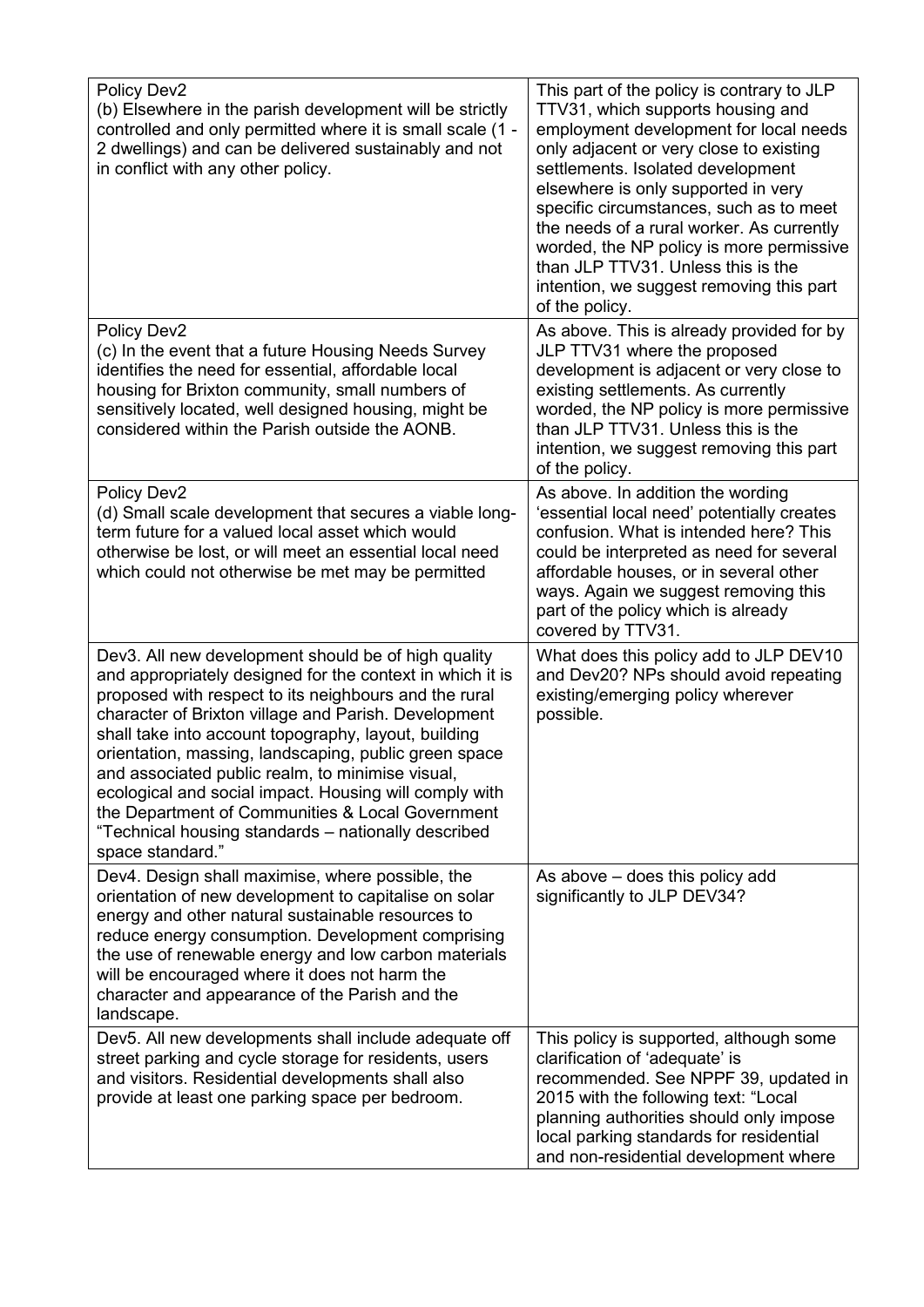|                                                                                                                                                                                                                                                                                                                                                                            | there is clear and compelling justification<br>that it is necessary to manage their local<br>road network." (written statement:<br>Planning Update March 2015)                                             |
|----------------------------------------------------------------------------------------------------------------------------------------------------------------------------------------------------------------------------------------------------------------------------------------------------------------------------------------------------------------------------|------------------------------------------------------------------------------------------------------------------------------------------------------------------------------------------------------------|
| Dev6. Existing Recreation and Tourism facilities shall<br>be retained for that use. Only development directly<br>associated with and necessary for their improvement<br>will be permitted unless: (a) alternative and improved<br>provision will be made in a location well related to the                                                                                 | This policy is supported, but suggest<br>adding wording to the effect 'Unless it<br>can be demonstrated to be no longer<br>financially viable'.                                                            |
| functional requirements of the use and its existing and<br>future users; and (b) the proposal would not result in<br>the loss of an area important for its contribution to the<br>character of the area in                                                                                                                                                                 | There appears to be text missing at the<br>end of part (b)?                                                                                                                                                |
| Dev8. Future development of former Steer Point<br>Brickworks hard standing (refer to Dev Map 2 and Dev<br>Map 3). This large area of previously developed land<br>lies within a highly sensitive area of the AONB. Only<br>development proposals to enhance this site and provide<br>significant overall community benefit in this special<br>location will be considered. | More detail would be welcomed here as<br>to what might be considered acceptable<br>development for this site and what sort of<br>community benefits are aspired to and<br>might be realised from the site. |

I hope you find these comments useful. Please do not hesitate to contact me if you would like further clarification on any of them.

Best wishes,

Mandy Goddard Neighbourhood Planning Specialist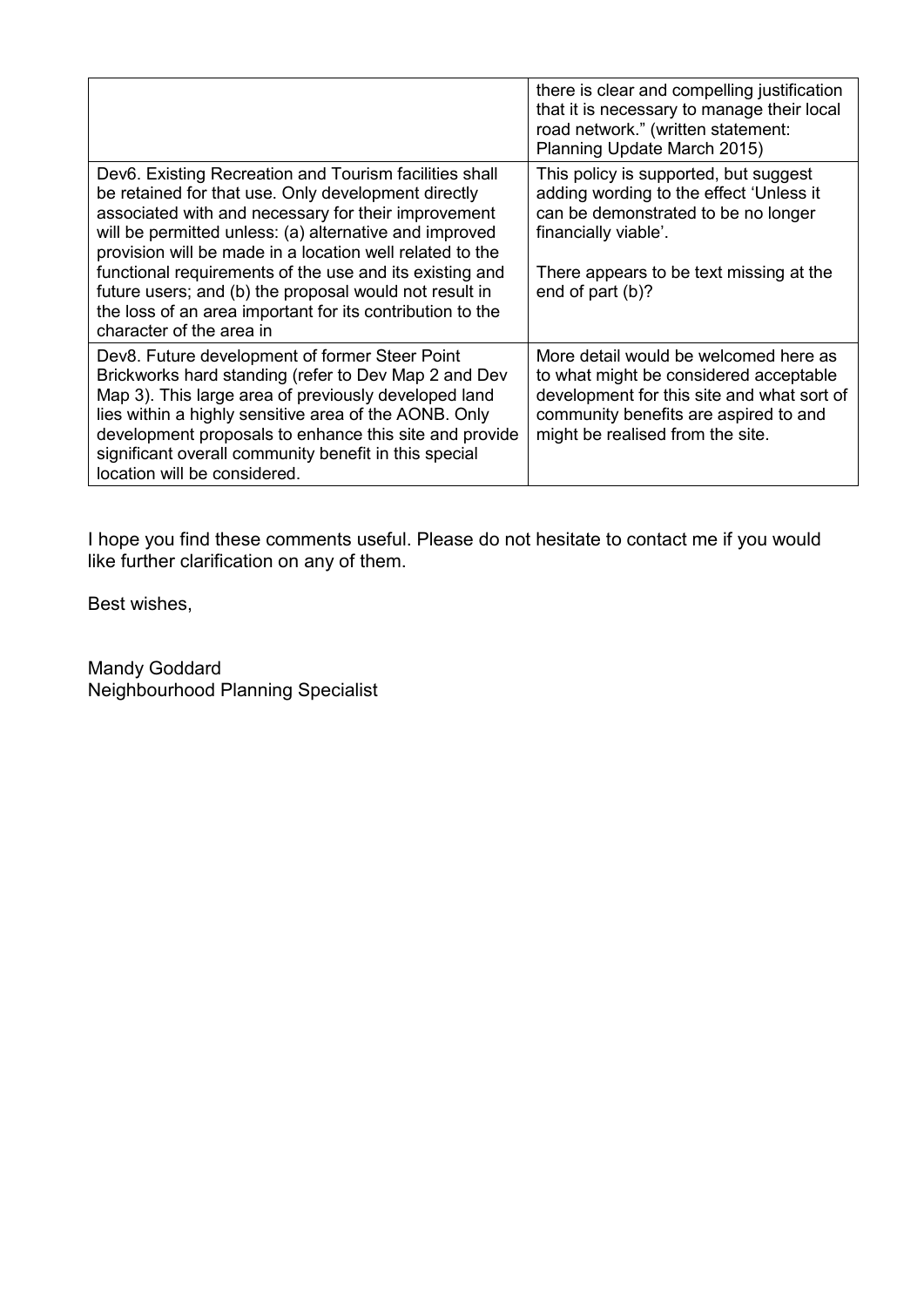

# **South Hams and West Devon**

# **Strategic Development Plan Policies December 2017**

This document sets out the strategic development plan policies which neighbourhood plans in South Hams and West Devon should demonstrate conformity with, as at December 2017.

#### **Contents**

Introduction

- 1. The Emerging Plymouth and South West Devon Joint Local Plan (JLP)
- 2. South Hams District Council Development Plan Strategic Policies December 2017
- 3. West Devon Borough Council Development Plan Strategic Policies December 2017

#### **Introduction**

Neighbourhood plans must be in conformity with the strategic elements of the Local Development Plan that is extant at the time of the examination of the neighbourhood plan. As at December 2017, the extant Local Development Plans for the two Districts are the South Hams Core Strategy 2006 and associated documents, and the West Devon Core Strategy 2011 and associated documents. Further detail on these documents and the relevant policies is given below in Sections 2 and 3. A new Joint Local Plan for the two Districts and Plymouth is currently being examined and is expected to be adopted in 2018.

# **1. The Emerging Plymouth and South West Devon Joint Local Plan (JLP)**

#### <https://www.plymouth.gov.uk/sites/default/files/PlymouthSouthWestDevonJointLocalPlanSubmission.pdf>

Emerging policy should not be referenced in Neighbourhood Plans if the NP is expected to be examined before it is adopted. However, it is important to ensure that NPs are in general conformity with the strategic elements of the emerging JLP and with evidence gathered for the JLP, so that the NP does not become out of date once the JLP is in place.

Relevant sections and policies of the JLP are as follows:

The Vision The Strategic Objectives Policy SPT1 Delivering sustainable development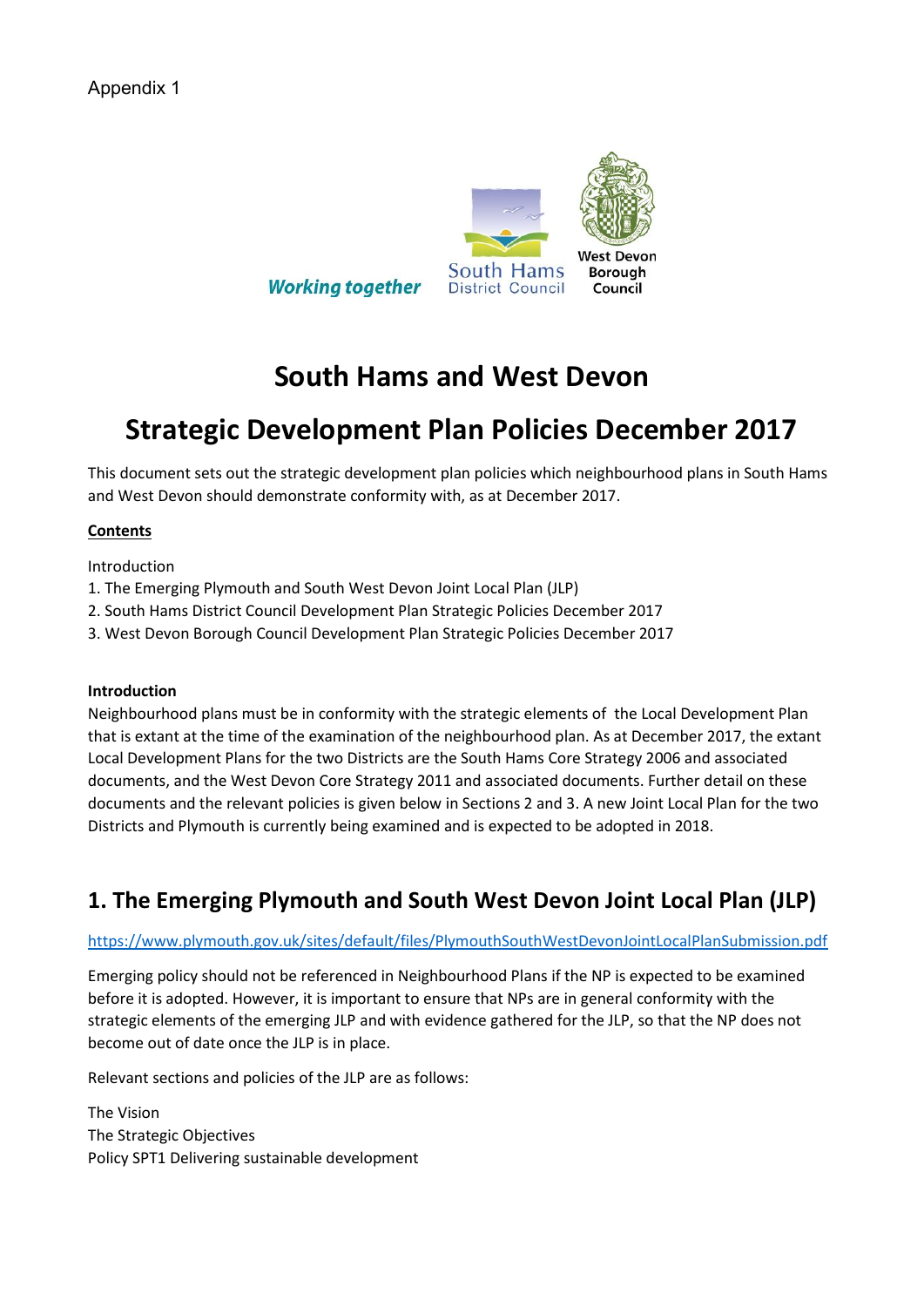Policy SPT2 Sustainable linked neighbourhoods and sustainable rural communities Policy SPT3 Provision for new homes Policy SPT4 Provision for employment floorspace Policy SPT5 Provision for retail development Policy SPT6 Spatial provision of retail and main town centre uses Policy SPT7 Working with neighbouring areas Policy SPT8 Strategic connectivity Policy SPT9 Strategic principles for transport planning and strategy Policy SPT10 Balanced transport strategy for growth and healthy and sustainable communities Policy SPT11 Strategic approach to the natural environment Policy SPT12 Strategic infrastructure measures to deliver the spatial strategy Policy SPT13 European Sites – mitigation of recreational impacts from development Policy TTV1 Prioritising growth through a hierarchy of sustainable settlements Policy TTV2 Delivering sustainable development in the Thriving Towns and Villages Policy Area Policies TTV3 – TTV28 (Main Towns) where relevant Policy TTV29 Site allocations in the Smaller Towns and Key Villages where relevant Policy TTV30 Empowering local residents to create strong and sustainable communities where relevant Policy TTV31 Development in the countryside Policy DEV1 Protecting health and amenity Policy DEV2 Air, water, soil, noise, land and light pollution Policy DEV3 Sport & Recreation Policy DEV8 Meeting local housing need in the Thriving Towns and Villages Policy Area Policy DEV9 Meeting local housing need in the Plan Area Policy DEV10 Delivering High Quality Housing Policy DEV13 Consideration of sites for Travellers and Travelling Showpeople Policy DEV14 Maintaining a flexible mix of employment sites Policy DEV15 Supporting the rural economy Policy DEV17 Promoting competitive town centres (where relevant) Policy DEV18 Protecting local shops and services Policy DEV20 Place shaping and the quality of the built environment Policy DEV21 Conserving the historic environment Policy DEV22 Development affecting the historic environment Policy DEV24 Landscape character Policy DEV25 Undeveloped Coast and Heritage Coast Policy DEV27 Nationally protected landscapes Policy DEV28 Protecting and enhancing biodiversity and geological conservation Policy DEV29 Green and play spaces Policy DEV30 Trees, woodlands and hedgerows Policy DEV31 Specific provisions relating to transport Policy DEV32 Meeting the community infrastructure needs of new homes Policy DEV34 Delivering low carbon development Policy DEV35 Renewable and low carbon energy (including heat) Policy DEV36 Community energy Policy DEV37 Managing flood risk and water quality impacts Policy DEV38 Coastal Change Management Areas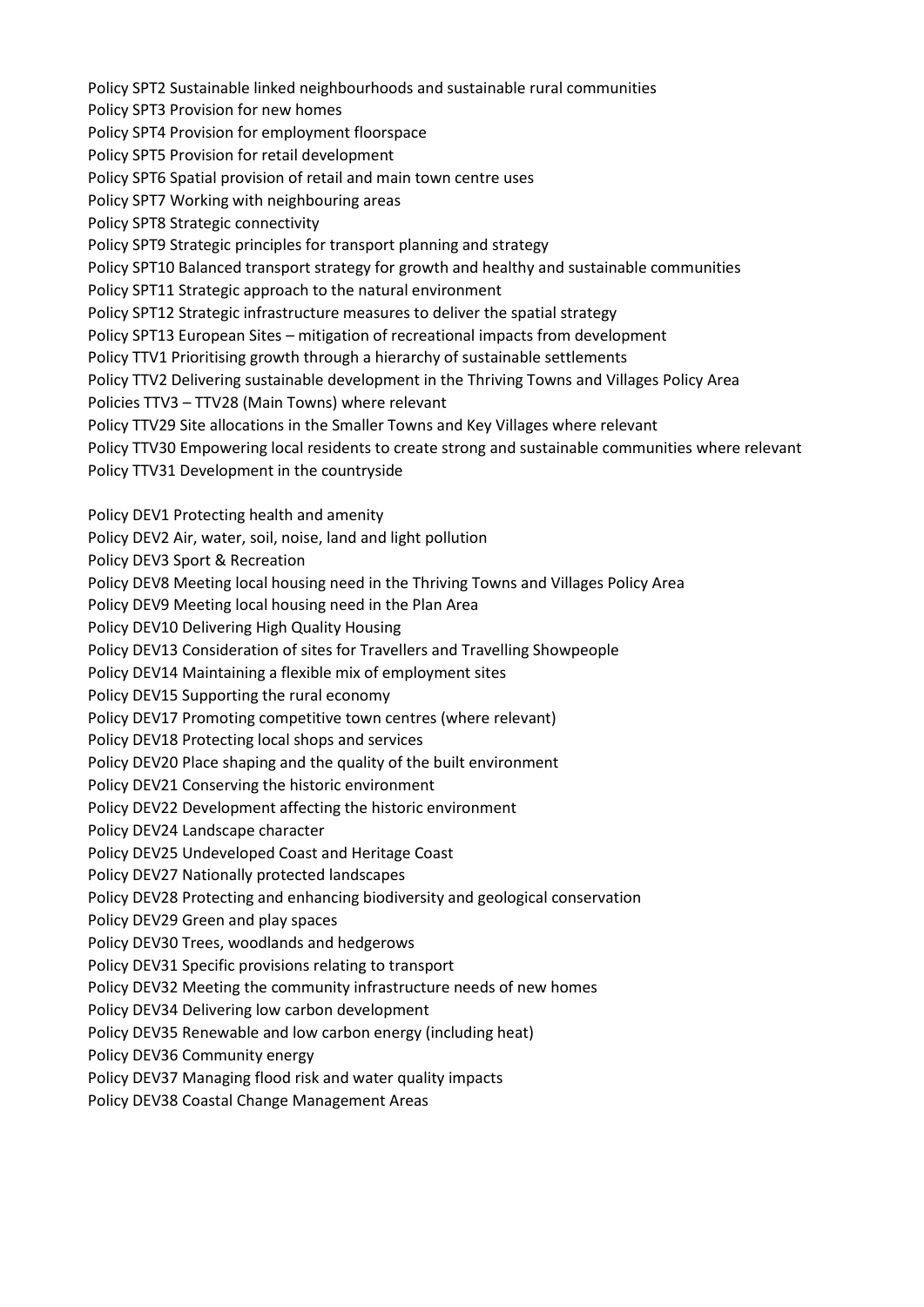# **2. South Hams District Council**

## **Development Plan Strategic Policies December 2017**

#### <https://www.southhams.gov.uk/article/3868/Local-Development-Framework>

The extant Development Plan for South Hams District as at December 2017 comprises the following documents:

- 2006 Core Strategy including saved policies from the 1996 Local Plan
- 2007 Sherford New Community Area Action Plan (AAP)
- 2008 Affordable Housing Development Plan Document (DPD)
- x 2010 Development Policies Development Plan Document (DPD)
- 2011 Site Allocations Development Plan Document (DPD) for:
	- **•** Dartmouth
	- **Ivybridge**
	- Kingsbridge
	- **-** Totnes
	- **Rural Areas**

The Council considers the following policies relevant as strategic policies with which Neighbourhood Plans should be in conformity where they are still up to date and in conformity with the National Planning Policy Framework (NPPF). Where policies are not in conformity with the NPPF, the NPPF will take precedence and the relevant NPPF paragraph or section is given.

Policies that the Council considers Neighbourhood Plans should be in conformity with are shaded green in the following table.

| <b>Strategic Policy</b>        | Conformity<br>required? | <b>Notes</b>                                                                                                                                                                                                                                                               |
|--------------------------------|-------------------------|----------------------------------------------------------------------------------------------------------------------------------------------------------------------------------------------------------------------------------------------------------------------------|
| <b>Core Strategy 2006</b>      |                         |                                                                                                                                                                                                                                                                            |
| CS1, Location of Development   | Υ                       | Not in full conformity with NPPF;<br>however, NPs should have regard to CS1 as it<br>gives an indication of which settlements are<br>considered sustainable by the Council. NPPF<br>Paras 14-15 are also relevant ('Presumption in<br>favour of sustainable development'). |
| CS2, Housing numbers           | N                       | Out of date. Not in conformity with NPPF -<br>relevant section: 6. Delivering a wide choice of<br>high quality homes.<br>JLP evidence is relevant.                                                                                                                         |
| CS3, Employment land provision | Y                       | Compliance required though NPs may add detail                                                                                                                                                                                                                              |
| CS4, Sherford New Community    | N                       | Where relevant.                                                                                                                                                                                                                                                            |
| CS5, Previously developed land | Y                       | NPPF 111 permits local targets. No new<br>evidence to suggest a different target, however,<br>the Council suggests flexibility on the 50%<br>figure.                                                                                                                       |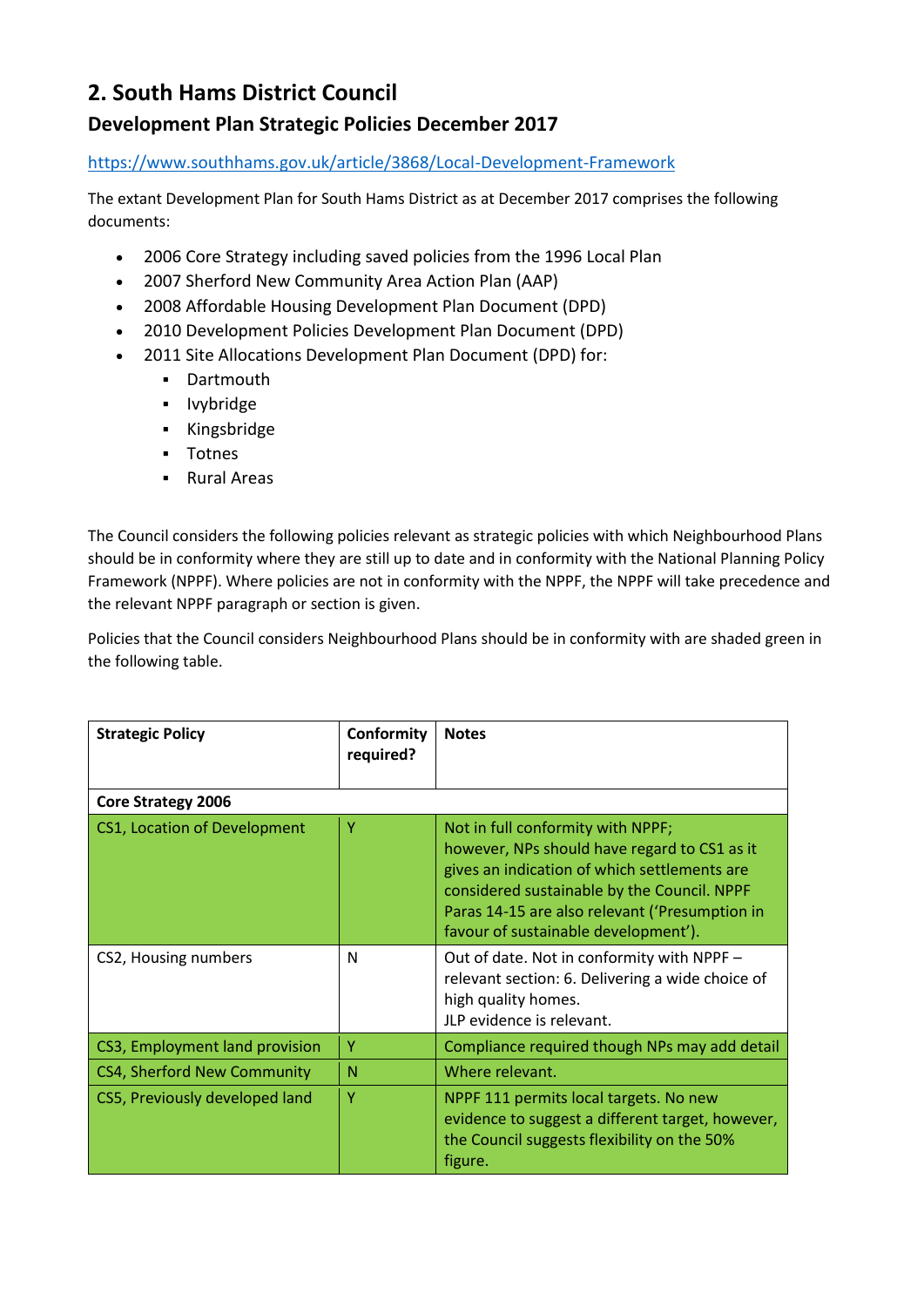| CS6, Affordable Housing                                | N | Does not conform with NPPF in terms of<br>evidence. NPPF Paras 50 and 54 are relevant.<br>New JLP evidence suggests 30%                                                                                                                                 |
|--------------------------------------------------------|---|---------------------------------------------------------------------------------------------------------------------------------------------------------------------------------------------------------------------------------------------------------|
| CS7, Design                                            | Y | Sets out broad design parameters. NPs may add<br>local detail. DPD1 is relevant.                                                                                                                                                                        |
| CS8, Infrastructure provision                          | Y | NPs may add local detail.                                                                                                                                                                                                                               |
| CS9, Landscape and historic<br>environment             | Y | In broad conformity with NPPF. NPs may add<br>local detail. DPD2 and DPD5 are relevant.                                                                                                                                                                 |
| CS10, Nature conservation                              | Ÿ | DPD5 is relevant.                                                                                                                                                                                                                                       |
| CS11, Climate change                                   | Ÿ | In broad conformity with NPPF. NPs may add<br>local detail.                                                                                                                                                                                             |
| CS12 Tourism                                           | N | NPPF does not advocate a sequential approach<br>for tourism related development. Relevant<br><b>NPPF</b> sections:<br>1. Building a strong, competitive economy 2.<br>Ensuring the vitality of town centres<br>3. Supporting a prosperous rural economy |
| CS13, Rural diversification                            | N | Not in full conformity with NPPF.<br>NPPF Para 28 takes precedence.                                                                                                                                                                                     |
| <b>Development Policies DPD</b>                        |   |                                                                                                                                                                                                                                                         |
| DPD7, Transport, access and<br>parking                 | Y |                                                                                                                                                                                                                                                         |
| DPD8, Open space, sport and<br>recreation              | Ÿ |                                                                                                                                                                                                                                                         |
| DP11, Housing mix and tenure                           | Y |                                                                                                                                                                                                                                                         |
| <b>Site Allocations DPD policies where appropriate</b> |   |                                                                                                                                                                                                                                                         |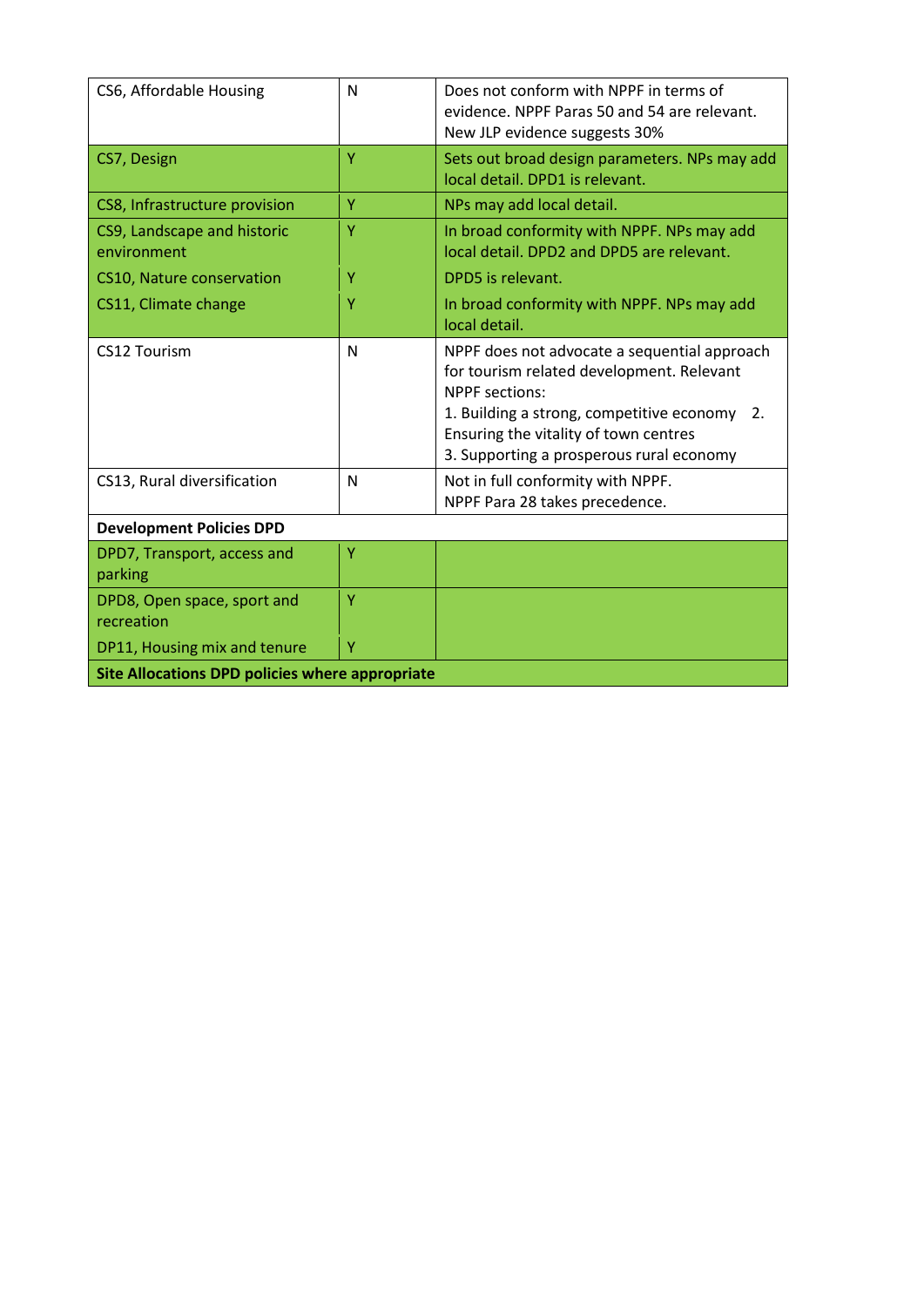## **3. West Devon Borough Council**

## **Development Plan Strategic Policies December 2017**

<https://www.westdevon.gov.uk/article/3867/Local-Development-Framework>

The extant Development Plan for West Devon Borough Council as at December 2017 comprises the following documents:

- 2011 Core Strategy
- Proposals Map
- Settlement Maps
- Saved policies from the 2005 Local Plan Review (as amended 2011)

The Council considers the following policies relevant as strategic policies with which Neighbourhood Plans should be in conformity where they are still up to date and in conformity with the National Planning Policy Framework (NPPF). Where policies are not in conformity with the NPPF, the NPPF will take precedence and the relevant NPPF paragraph or section is given. Evidence produced to support the emerging Joint Local Plan should be taken into account: this is highlighted where relevant.

Policies that the Council considers Neighbourhood Plans should be in conformity with are shaded green in the following table.

| <b>Strategic Policy</b>                                                                                                   | Conformity<br><b>Required?</b> | <b>Notes</b>                                                                                                                                                                                                                                                                                                                                                   |
|---------------------------------------------------------------------------------------------------------------------------|--------------------------------|----------------------------------------------------------------------------------------------------------------------------------------------------------------------------------------------------------------------------------------------------------------------------------------------------------------------------------------------------------------|
| 2011 Core Strategy                                                                                                        |                                |                                                                                                                                                                                                                                                                                                                                                                |
| <b>Strategic Policy 1</b><br><b>Sustainable Development</b>                                                               | <b>Yes</b>                     | Sets out sustainable development principles and is in<br>conformity with the NPPF                                                                                                                                                                                                                                                                              |
| <b>Strategic Policy 2</b><br><b>Decentralised Renewable</b><br>and Low Carbon Energy to<br><b>Supply New Developments</b> | <b>No</b>                      | Whilst the aspirations of the policy are NPPF compliant,<br>the delivery component of it is not $-$ in that such<br>requirements are likely to be considered so onerous now<br>as to threaten viability and deliverability.<br>NPPF Section 10 takes precedence, particularly paragraphs<br>97 and 98.                                                         |
| <b>Strategic Policy 3</b><br>Renewable Energy                                                                             | <b>No</b>                      | Not fully NPPF compliant: pre-dates the Written Ministerial<br>Statement that requires onshore wind to come forward<br>only on allocated sites in Local or Neighbourhood Plans.<br>NPPF Section 10 and Written Statement (HCWS42) take<br>precedence.<br>https://www.parliament.uk/documents/commons-vote-<br>office/June%202015/18%20June/1-DCLG-Planning.pdf |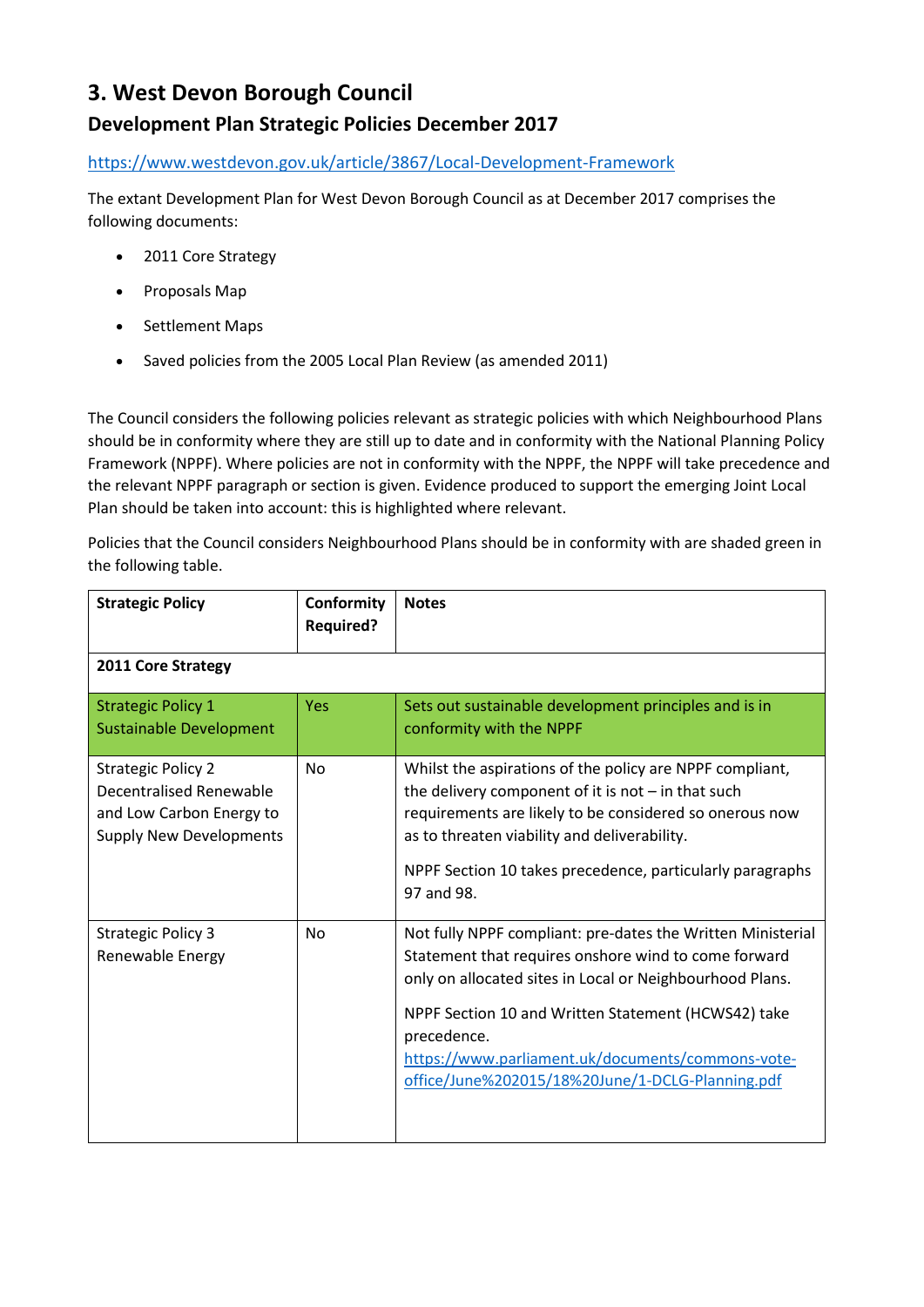|                                                                       |                                                                                   | More up-to-date evidence and guidance is available at<br>https://www.plymouth.gov.uk/jointlocalplanevidencebase                                                                                                                                                                                                                     |
|-----------------------------------------------------------------------|-----------------------------------------------------------------------------------|-------------------------------------------------------------------------------------------------------------------------------------------------------------------------------------------------------------------------------------------------------------------------------------------------------------------------------------|
| <b>Strategic Policy 4</b><br><b>Infrastructure Provision</b>          | Yes                                                                               | In general conformity with NPPF. See also West Devon<br>Infrastructure Delivery Plan 2015<br>https://www.plymouth.gov.uk/sites/default/files/WestDev<br>onBoroughCouncilInfrastructureDeliveryPlan.pdf                                                                                                                              |
| <b>Strategic Policy 5 Spatial</b><br>Strategy                         | No                                                                                | Partially in conformity with NPPF, but too inflexible on<br>development in the countryside/outside village<br>development boundaries. NPPF Presumption in Favour of<br>Sustainable Development takes precedence, Paras 14-16.                                                                                                       |
| <b>Strategic Policy 6 Density</b><br>of Housing Development           | <b>No</b>                                                                         | While the NPPF allows for density rates to be set locally, it<br>emphasises local circumstances and appropriate design.<br>NPPF Paras 47 and 59 take precedence.                                                                                                                                                                    |
| <b>Strategic Policy 7 Strategic</b><br><b>Distribution of Housing</b> | Yes                                                                               | Broadly in conformity with NPPF, provided up-to-date<br>evidence still supports these numbers. Evidence is<br>available at<br>https://www.plymouth.gov.uk/jointlocalplanevidencebase                                                                                                                                                |
| <b>Strategic Policy 8 Inclusive</b><br>Communities                    | <b>Yes except</b><br>final<br>paragraph<br>(Lifetime<br><b>Homes</b><br>Standard) | Largely in conformity with NPPF. Lifetime Homes Standard<br>no longer in use. Housing mix should be based on up-to-<br>date evidence of local needs. For district need see Strategic<br><b>Housing Market Assessment 2017</b><br>https://www.plymouth.gov.uk/sites/default/files/Strategic<br>HousingMarketNeedsAssessmentPart2.pdf |
| <b>Strategic Policy 9 Meeting</b><br><b>Housing Needs</b>             | No                                                                                | Does not conform with NPPF in terms of evidence. NPPF<br>Paras 50 and 54 are relevant. New JLP evidence suggests<br>30% - see JLP Dev8 for detail. See<br>https://www.plymouth.gov.uk/sites/default/files/Strategic<br>HousingMarketNeedsAssessmentPart2.pdf                                                                        |
| <b>Strategic Policy 10</b>                                            | <b>Yes</b>                                                                        | The objective of this policy is in conformity with the NPPF,                                                                                                                                                                                                                                                                        |
| Supporting the Growth of<br>the Economy                               |                                                                                   | though the NPPF gives more detail on an expected strategy<br>for plans. NPPF Paras 18-22 are relevant. Up-to-date<br>evidence is available at<br>https://www.plymouth.gov.uk/jointlocalplanevidencebase                                                                                                                             |
| <b>Strategic Policy 11 Rural</b><br>Regeneration                      | <b>Yes</b>                                                                        | In broad conformity with NPPF.                                                                                                                                                                                                                                                                                                      |
| <b>Strategic Policy 12 Retailing</b>                                  | <b>Yes</b>                                                                        | In broad conformity with NPPF. See SPD 'Assessing the<br>Impact of New Retail Development in West Devon' 2013<br>and evidence at<br>https://www.plymouth.gov.uk/jointlocalplanevidencebase                                                                                                                                          |